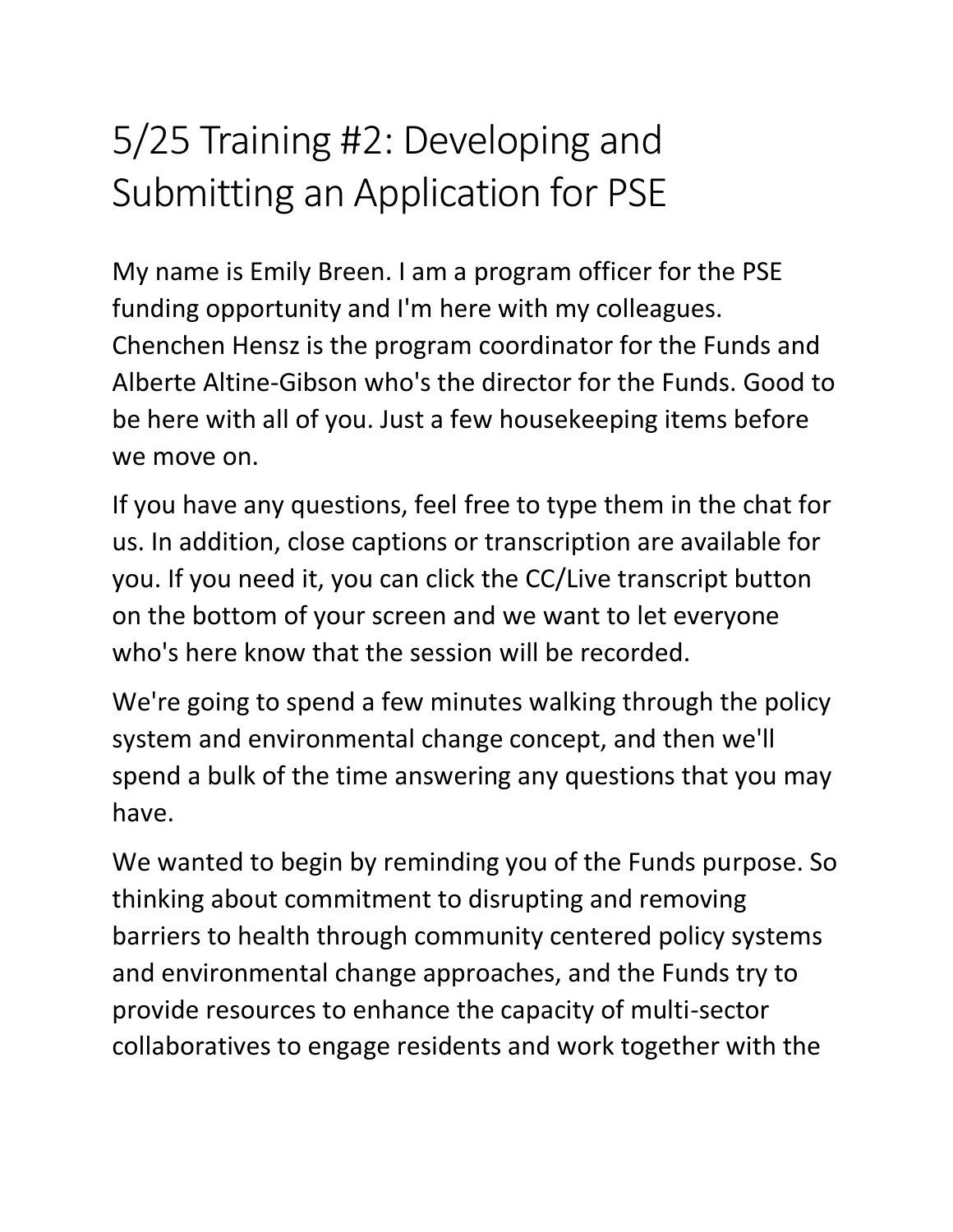ultimate goal of everyone having the highest quality of life possible in Massachusetts.

So this is really kind of a brief introduction into PSE change, and at the end of the slides we'll also share some resources from partners about PSE change as well.

So first is really this definition: Policy, systems, and environmental change strategies are a way of making sustainable and lasting change within a community to make health and healthy choices practical and available to all residents. A few notes here. We really think about PSE changes as going beyond programming and into systems in which we live, learn work and play and want to highlight that these are really often approaches that, work hand in hand. You might have a policy put in place that could also lead to different environmental changes.

PSE change efforts might also accelerate the adoption or implementation of different direct service approaches by integrating those approaches into existing systems. PSE approaches often include a variety of different stakeholders like advocates and community members and decision and policymakers as well.

#### 10:10:21

So we'll talk about each sort of piece of PSE change starting with policy. Policy change can include usually written statements that might be passing the different laws,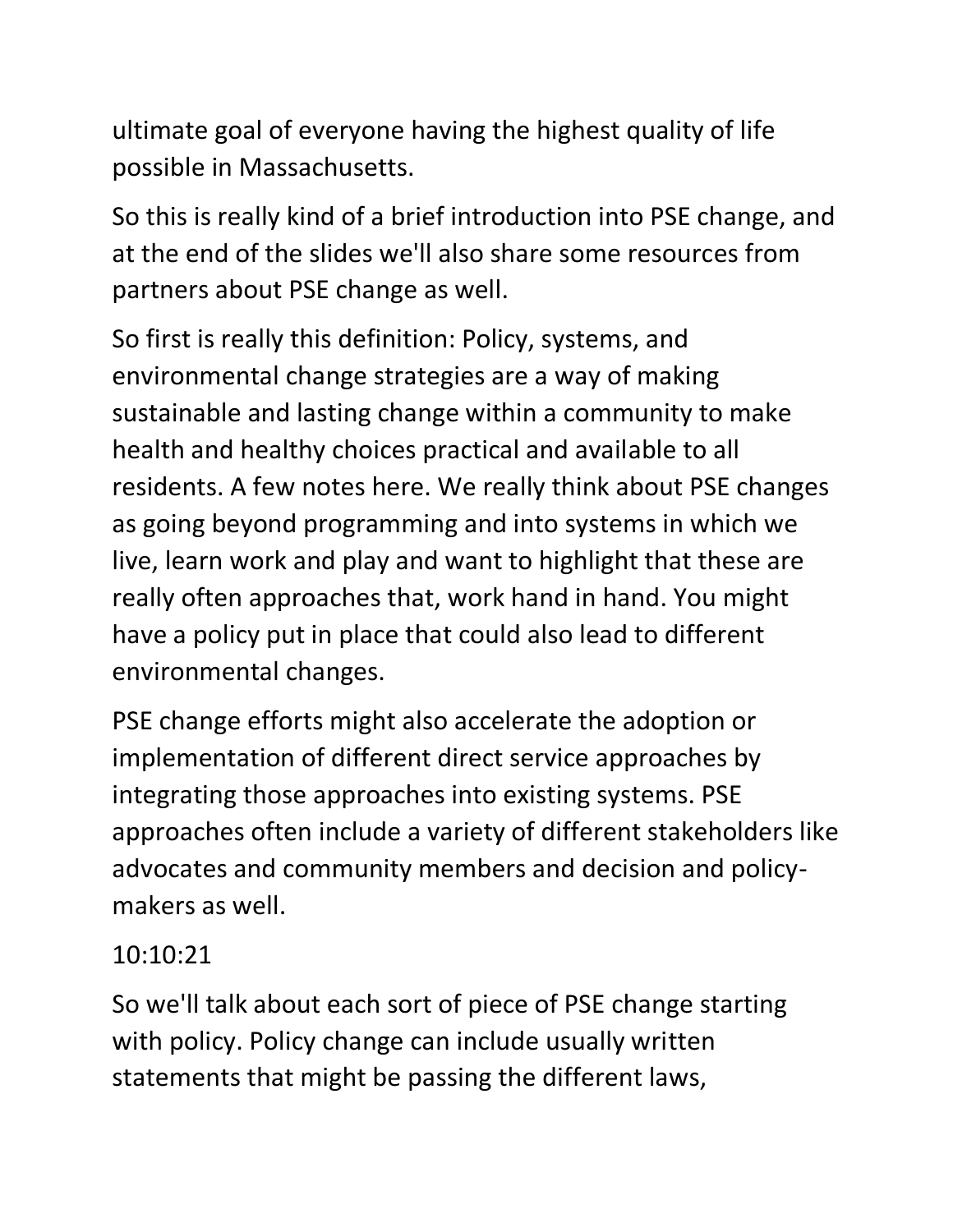ordinances, resolutions, mandates. It can be called and look like a lot, of different things often it's government bodies like federal, state, and local, who are implementing official policy change through legislation. But it can also be things like park districts, healthcare organizations, work sites, or other community institutions, making policies within their own systems or institutions. We also want to note that it's important that a policy must be both implemented and enforced to make lasting change. And just an example here for housing: policy change might look like implementing a smoke free housing policy to prevent secondhand smoke and other smoking related health issues.

#### 10:11:16

So we can go next to systems change and I want to highlight that you'll see on the bottom of the screen we are sharing these examples from a great resource from Mass in Motion. So, we'll share links to these resources later on as well. So systems thinking involves transforming and redesigning the practice or structures within various institutions, organizations, and even networks to promote better help outcomes. It can often include changes made to policies, processes, power structures, or relationships within an organization that might determine how resources and services get distributed. Systems change can also be implemented across different organizations or across a network of organizations. Systems change and policy change like I mentioned earlier, often work hand in hand. And one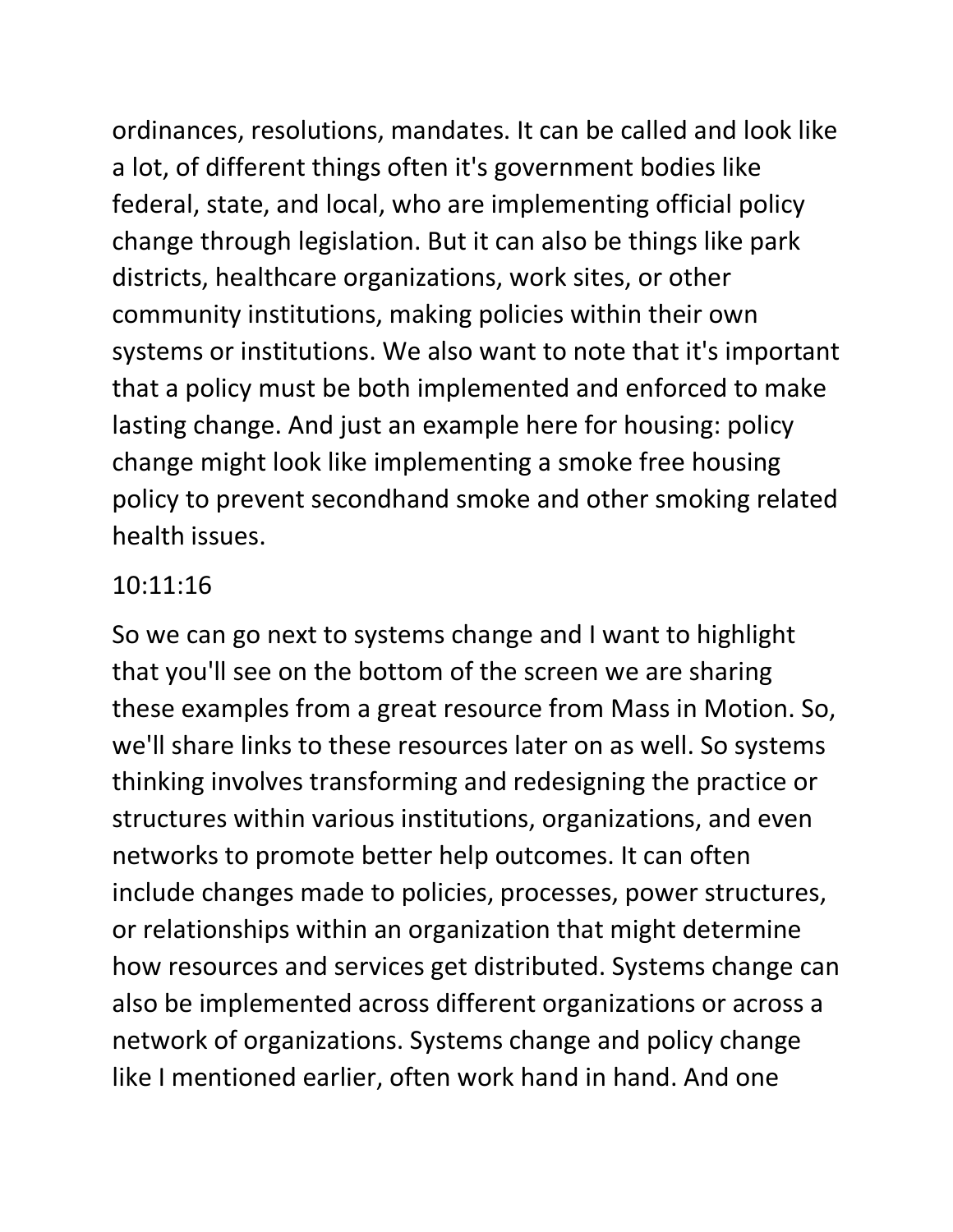example of a systems change effort within housing is creating local affordable housing coalitions that might involve a variety of stakeholders who are advocating for all sorts of different housing improvements in their community.

## 10:12:24

Next one is environmental change. This is really thinking about actual transportations of a physical environment that again we live, learn, work, or play. It could be something simple, like installing bike signage on established bike routes, or something more complex, like sidewalk installation and pedestrian friendly intersections that help to promote walking and biking in a community. We really see the environmental change when paired with sustainable systems and policy improvements can create the most lasting change for our overall health and communities. A housing example here could be renovating and old building to include affordable housing units and other community resources as well.

## 10:13:09

So now we'll just talk through a full example going from a program approach to PSE change approaches So thinking about active living: A programs approach might be hosting a one-time community bike ride which can be a really valuable event that encourages folks to come out and join in an active living exercise. But it might only last one day, or reach so many community members. And so we think about these PSE changes as a chance to create some more sustainable and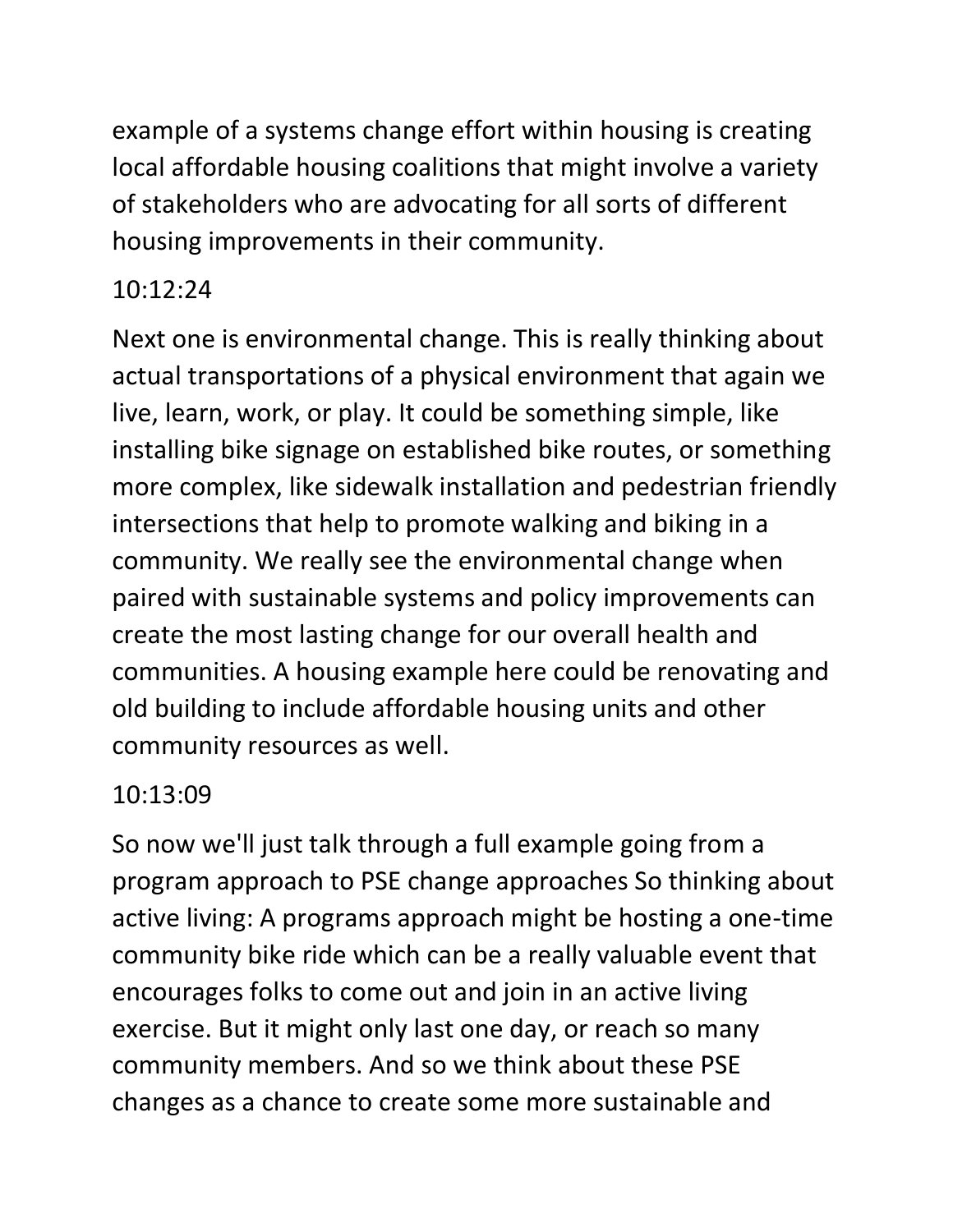lasting efforts. A policy example here might be passing a complete street law to ensure community roads are designed to be safe and accessible for all users. A systems approach might be looking at creating a system for how agencies and others work together to implement that complete streets policy. You'd be thinking about how plans could be prioritized to implement different improvements. And the last one here. Environmental change for active living could look like using funding from the complete streets funding program to develop safe walking, biking. and transit routes. So thinking about making those actual physical changes.

We'll do one more example here with food, access.

#### 10:14:27

So a programs approach might look like hosting either like a one time or weekly farmers market to offer fresh products to community members. A policy change can look like actually a local urban agriculture policy to enable the use of vacant lots for activities like community gardens to encourage people to grow their own food in the community. Systems change here might look like creating an urban Agriculture Commission made up of different representatives from across the city to help advise the city on creating and implementing certain urban agriculture policies and programs. And lastly, an environmental change here could look like municipalities implementing a citywide community gardens program. So actually making open space available for residents to grow fresh food and vegetables.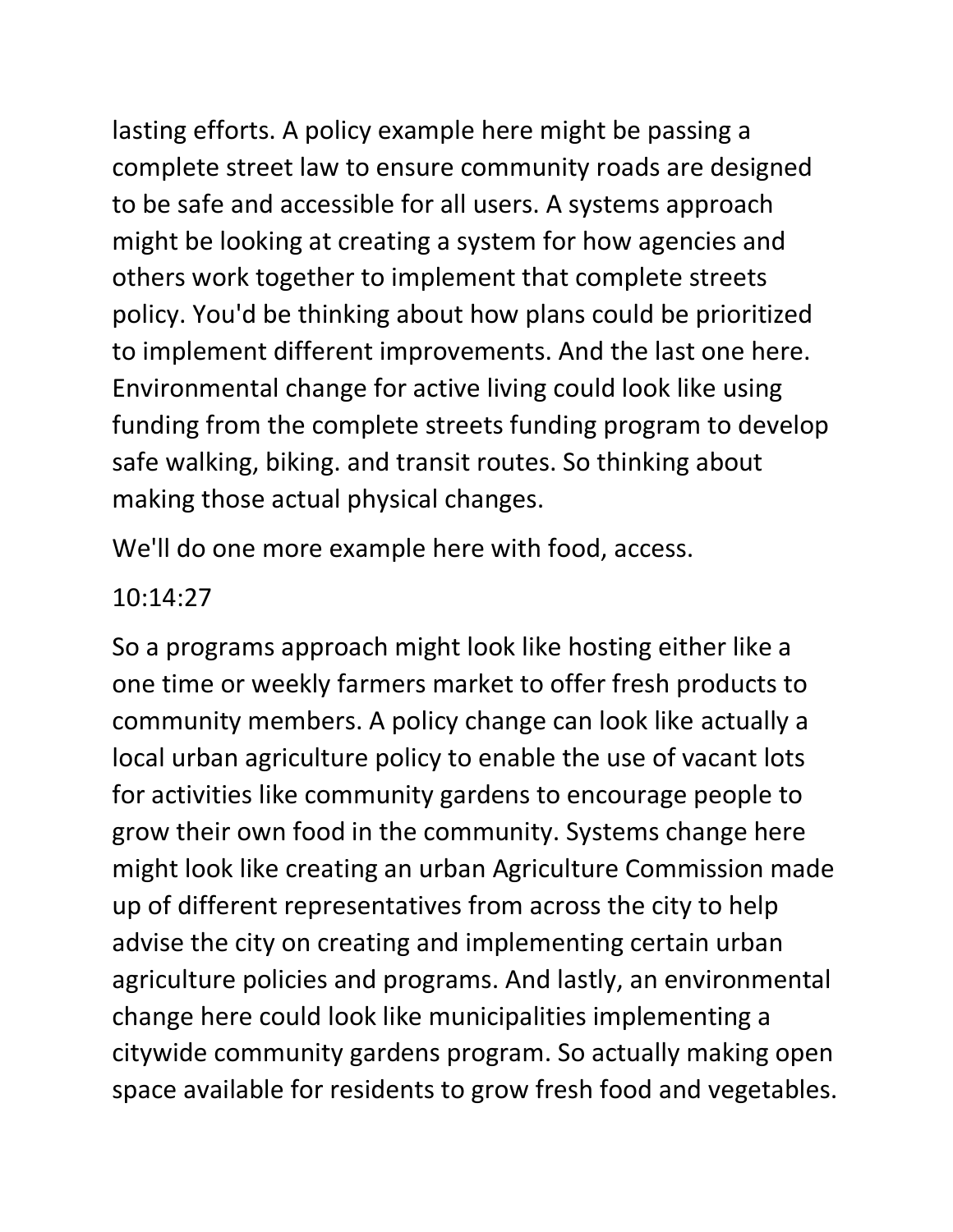## 10:15:20

So a couple more things to highlight for for thinking about PSE change: As you probably know by now, the Funds are really interested in focus on addressing health inequities and the root causes the health inequities and so we want to encourage you as you design your PSE approach to consider these 4 questions which will help you to think about who is really important to involve in the PSE approach and in your process. So the questions are

- Who benefits?
- Who's harmed?
- Who influences?
- Who decides?

So again, that can be really helpful to consider what community members and other representatives across the community will be important and and helpful to involve in your approach

## 10:16:11

And last slide here to share with you all is just thinking back If you've been to any of our previous sessions, we use this health tree visual to really show how we think about the connection between health outcomes and root causes of health. We have here the leaves which are the health outcomes, the branches which are really health behaviors that might impact health outcomes, and we move down to the trunk of the tree, which includes social determinants of health. And then even further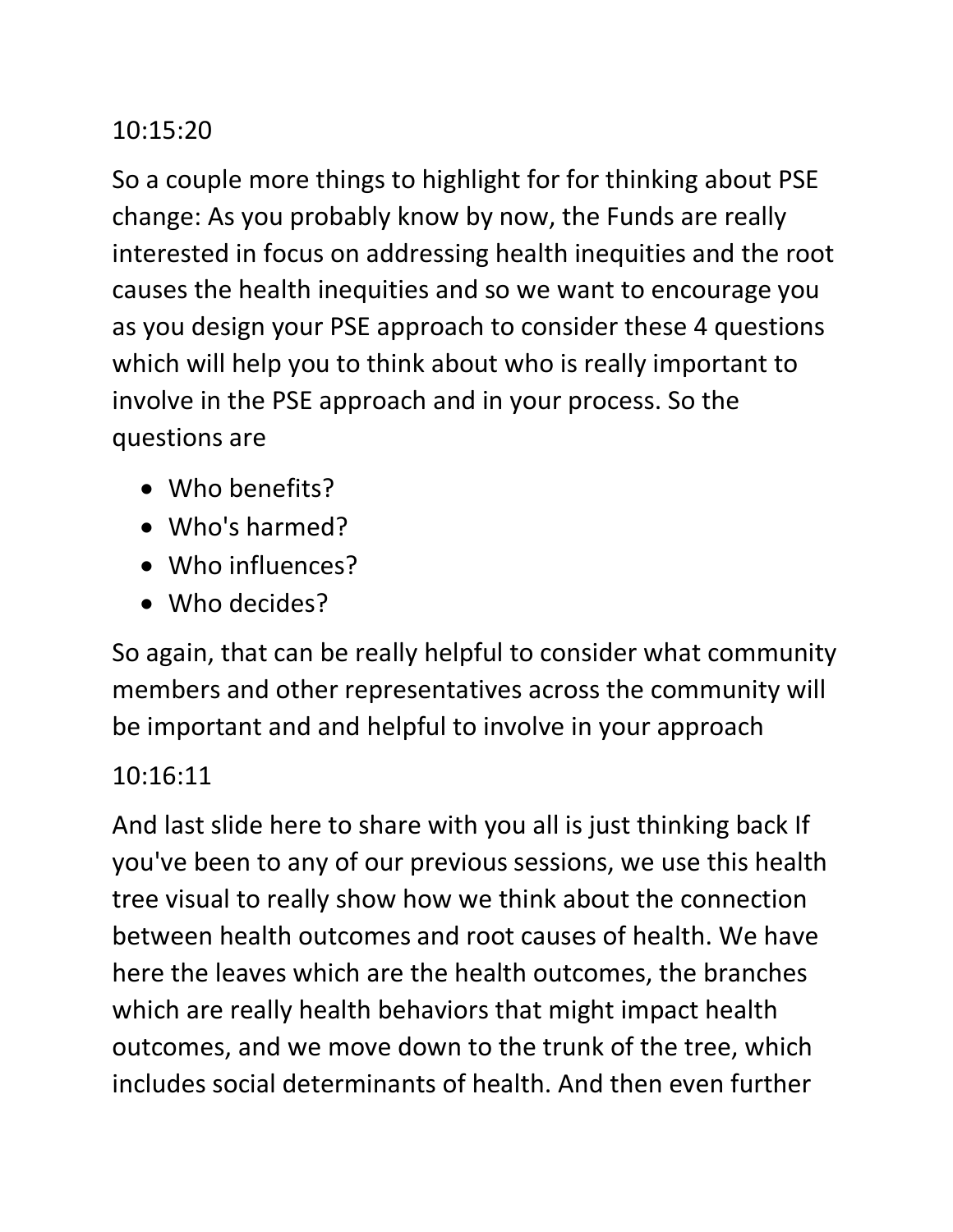down to the roots and the soil, which include the root causes of health inequities. And what we want to highlight here is that we really think about PSE change as moving down deeper into the trunk and the roots of the tree, and really addressing those areas, the social determinants of health and the root causes.

So that's a quick and brief intro to PSE change. And we wanted to take the time to consider some other examples and really think through how now you could translate a programs approach into a PSE change approach.

## 10:17:18

Yeah, we can highlight the the examples here from mass in motion. There's a few great ones here, so hosting a community bike ride which I mentioned earlier in our example. A PSE change might look like implementing a complete streets policy to ensure Community roads are designed to be safe and accessible for users, and another one here is opening and maintaining a community garden as a program's approach. A PSE change approach here might look like passing the municipal urban agriculture ordinance or policy which allows residents to use space for their own community gardens.

# 10:17:57

And on the next side we just have a few resources to share with you all so I'll just talk through them here, and we'll put them in the chat as well. Our web page for the Funds has some really great capacity, building opportunities and resources, including